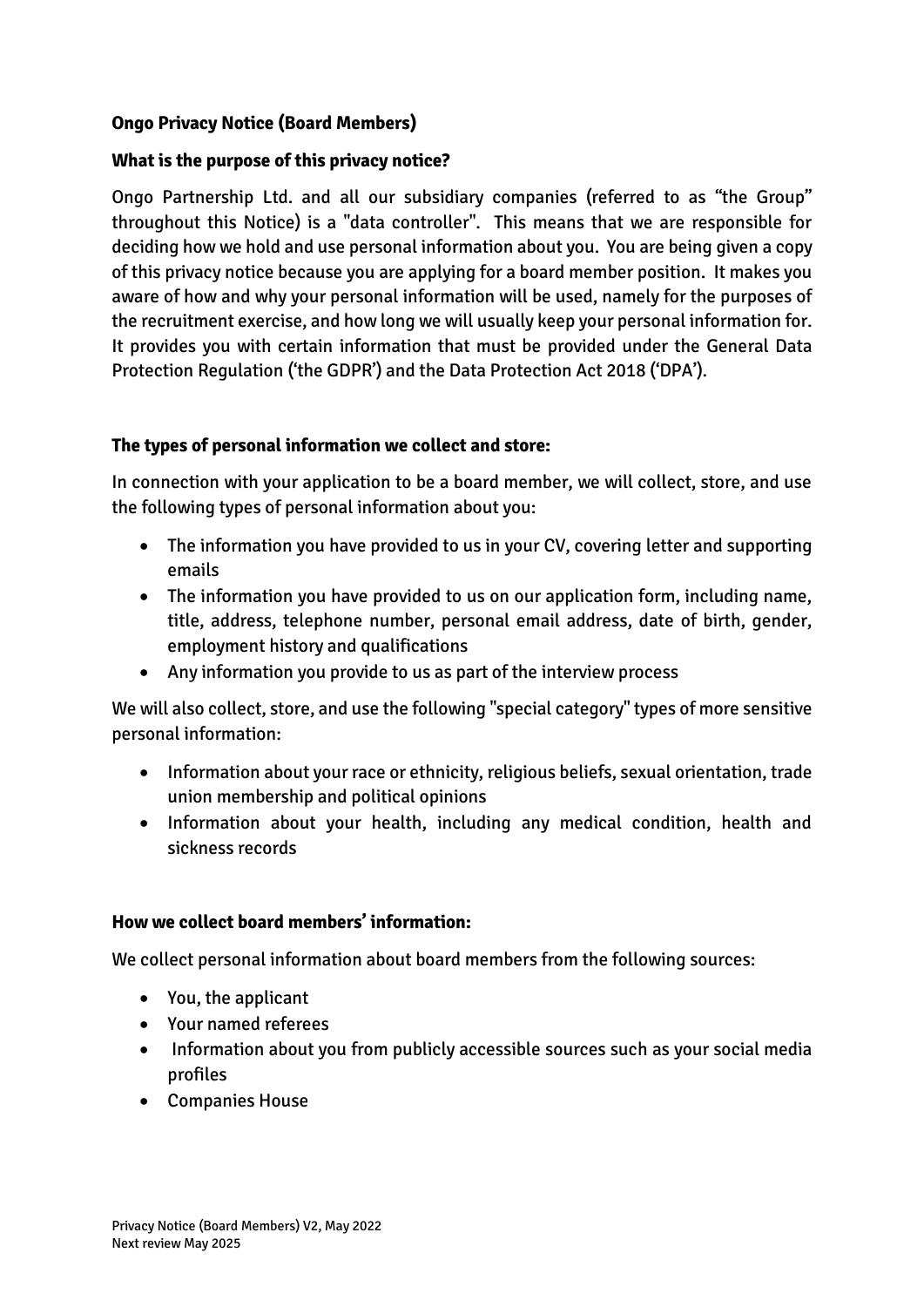#### **How we use board members' information:**

We use this personal information to assess suitability for board membership. This includes:

- Processing board membership applications
- Communicating with you throughout the recruitment process
- Assessing your skills, qualifications, and suitability for the role
- Legal, personnel, administration and management purposes
- Performance monitoring
- Quality and training purposes
- Monitoring compliance with equal opportunities legislation
- Complying with legal requirements and obligations to third parties

The legal basis' we rely on for processing personal information in this way are as follows:

- Consent has been obtained
- Processing is necessary for the performance of a contract (including negotiations to enter into a contract)
- Processing is necessary for compliance with a legal obligation
- Processing is necessary for our legitimate interests

After we have received your application, we will then process that information to decide whether you meet the basic requirements to be shortlisted for the position. If you do, we will decide whether your application is strong enough to invite you for an interview. If we decide to call you for an interview, we will use the information you provide to us at the interview to decide whether to offer you the position. If we decide to offer you the position, we will then take up references before confirming your appointment.

#### **What happens if you fail to provide certain information:**

If you fail to provide information when requested, which is necessary for us to consider your application (such as evidence of qualifications or work history), we will not be able to process your application successfully.

# **How we use "special categories" of more sensitive personal information:**

We will use special categories of information about you in the following ways:

• We will use information about any disability or medical condition you disclose to us to consider whether we need to provide appropriate adjustments during the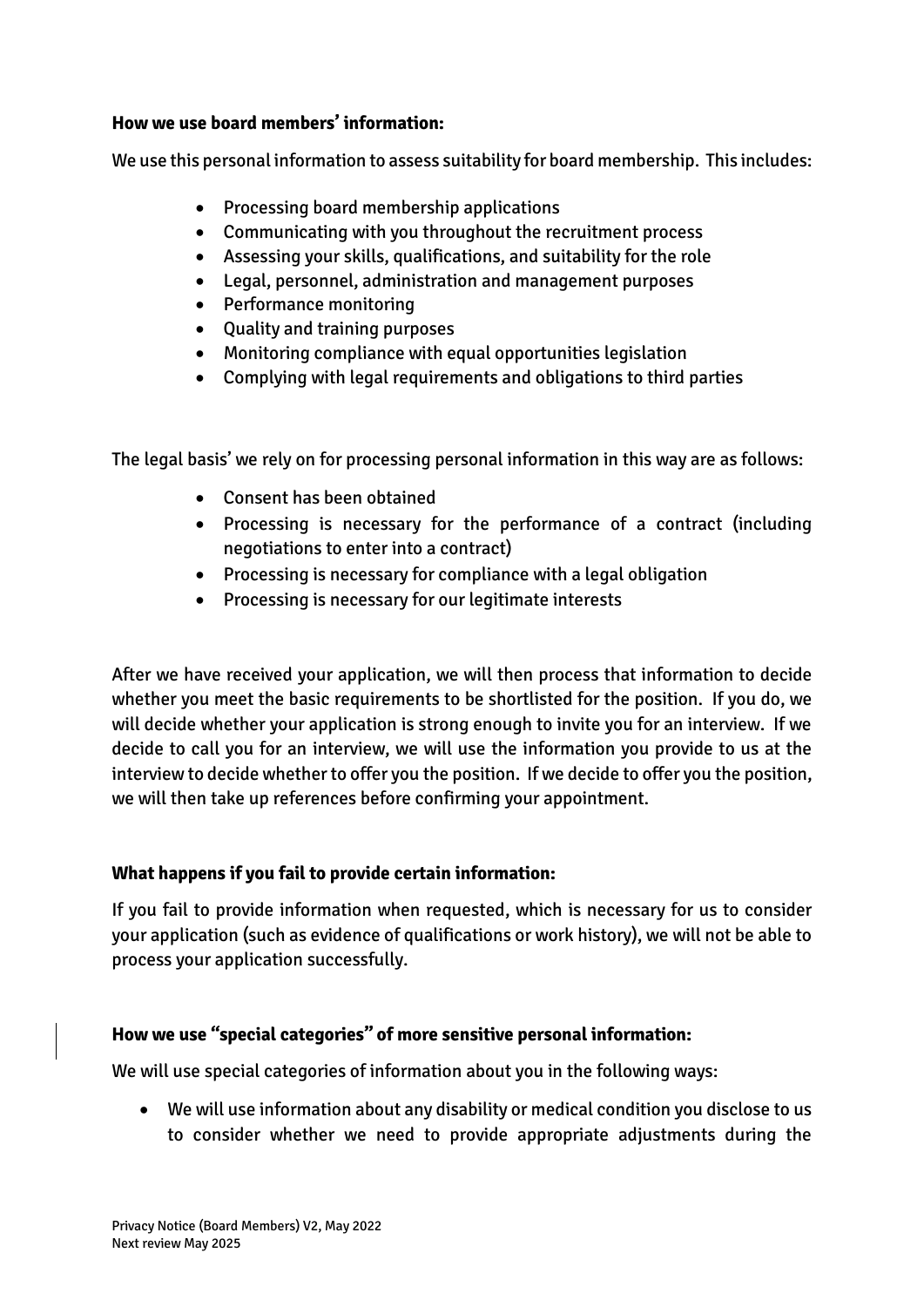recruitment process, for example whether adjustments need to be made during an interview

• We will use information about your race or national or ethnic origin, religious, philosophical or moral beliefs, or your sexual life or sexual orientation, to ensure meaningful equal opportunity monitoring and reporting

# **Automated Decision Making**

You will not be subject to decisions that will have a significant impact on you based solely on automated decision-making.

### **How we share board members' information:**

We will not normally share your information with anyone else without your consent. However, there are certain circumstances where we will be required to share your information with other organisations and we will comply with the GDPR and the DPA when disclosing this information. Where it is required or necessary in accordance with the GDPR and the DPA, we may share information with:

- Educators and examining bodies
- Suppliers and service providers
- Central government
- Auditors
- Survey and research organisations
- Trade unions and associations
- Professional advisers and consultants
- Homes England including the Regulator of Social Housing
- Professional bodies
- **Insurers**
- Companies House
- HMRC
- Charity Commission
- Financial Conduct Authority
- Potential new suppliers to the Ongo group
- Our funders/banking providers

# **How long we keep personal information:**

Personal information about unsuccessful applications for board membership will be held for one year after the recruitment exercise has been completed, the information will then be destroyed or deleted. Once a person has taken up a board position, we will compile a file relating to their appointment. The information contained in this file will be kept secure and will only be used for purposes directly relevant to that person's appointment. Once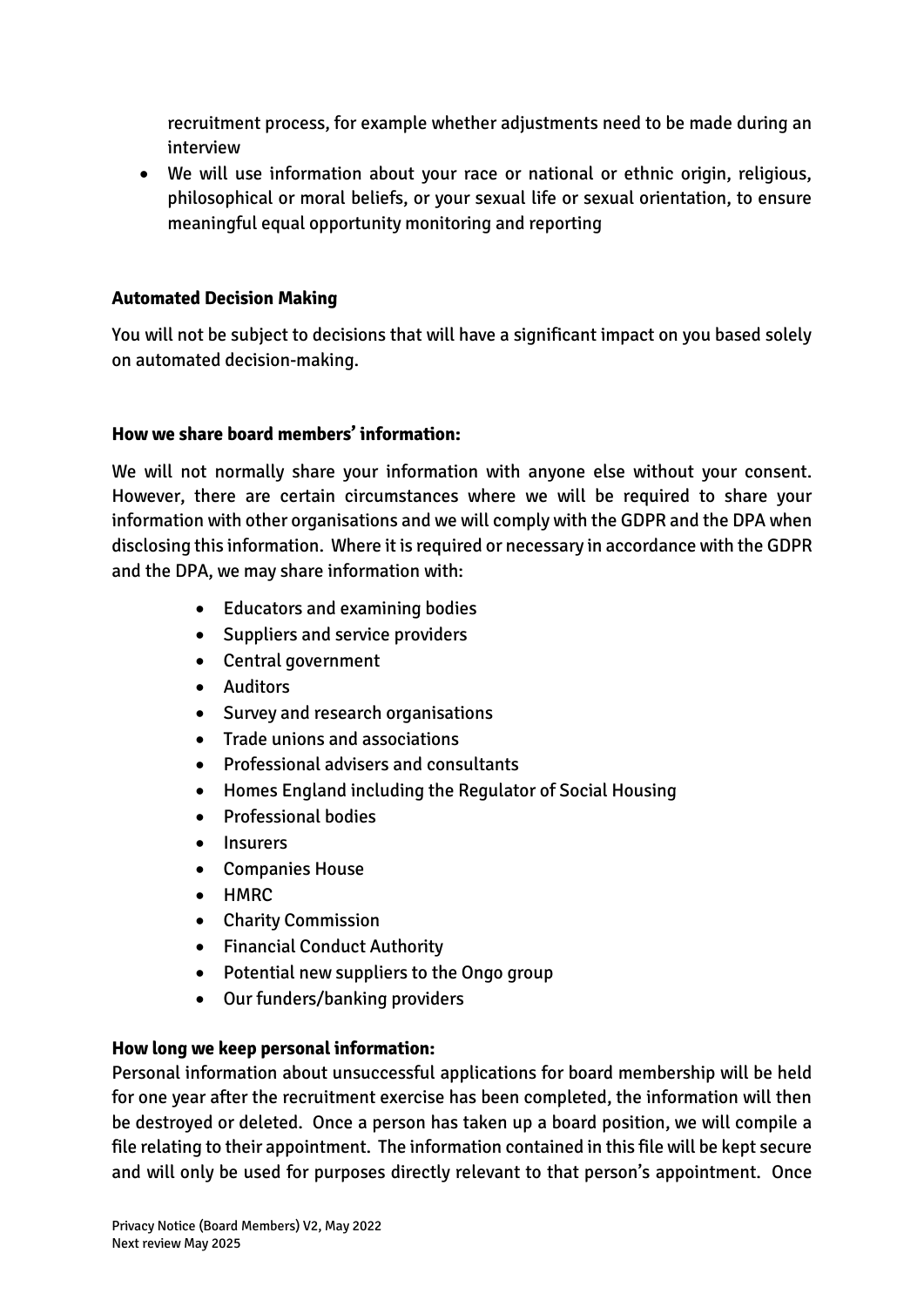their appointment has ended, we will retain the file in accordance with the requirements of our Data Retention Policy and then delete it.

A copy of our Data Retention policy which details the retention periods for board member information is available upon request.

### **Your right to access personal information:**

You can find out if we hold any personal information about you by making a 'subject access request' under the GDPR. If we do hold information about you, we will:

- Give you a description of it
- Tell you why we are holding
- Tell you who it has been disclosed to
- Let you have a copy of the information in an intelligible form

You may also have the right for your personal information to be transmitted electronically to another organisation in certain circumstances.

You can request access to the information we hold about you at any time by contacting us (please see contact details section below). Please mark your request for the attention of our Data Protection Officer.

## **Your rights:**

If you believe that any of the personal information we hold about you is incorrect, you have the right to ask us to rectify that information at any time.

You may also have the right, in certain circumstances, to request that we delete your personal information, to block any further processing of your personal information or to object to the processing of your personal information. There are some specific circumstances where these rights do not apply and we can refuse to deal with your request.

If we are processing your personal information based upon your consent (e.g. as part of our marketing or promotional activities or to contact you about any future roles), you have the right to withdraw your consent at any time.

If you require any further information about your right to rectification, erasure, restriction of or object to processing or you wish to withdraw your consent please contact us (please see contact details section below).

#### **Complaints:**

We take any complaints we receive about the collection and use of personal information very seriously. We would encourage you to bring it to our attention if you think that our